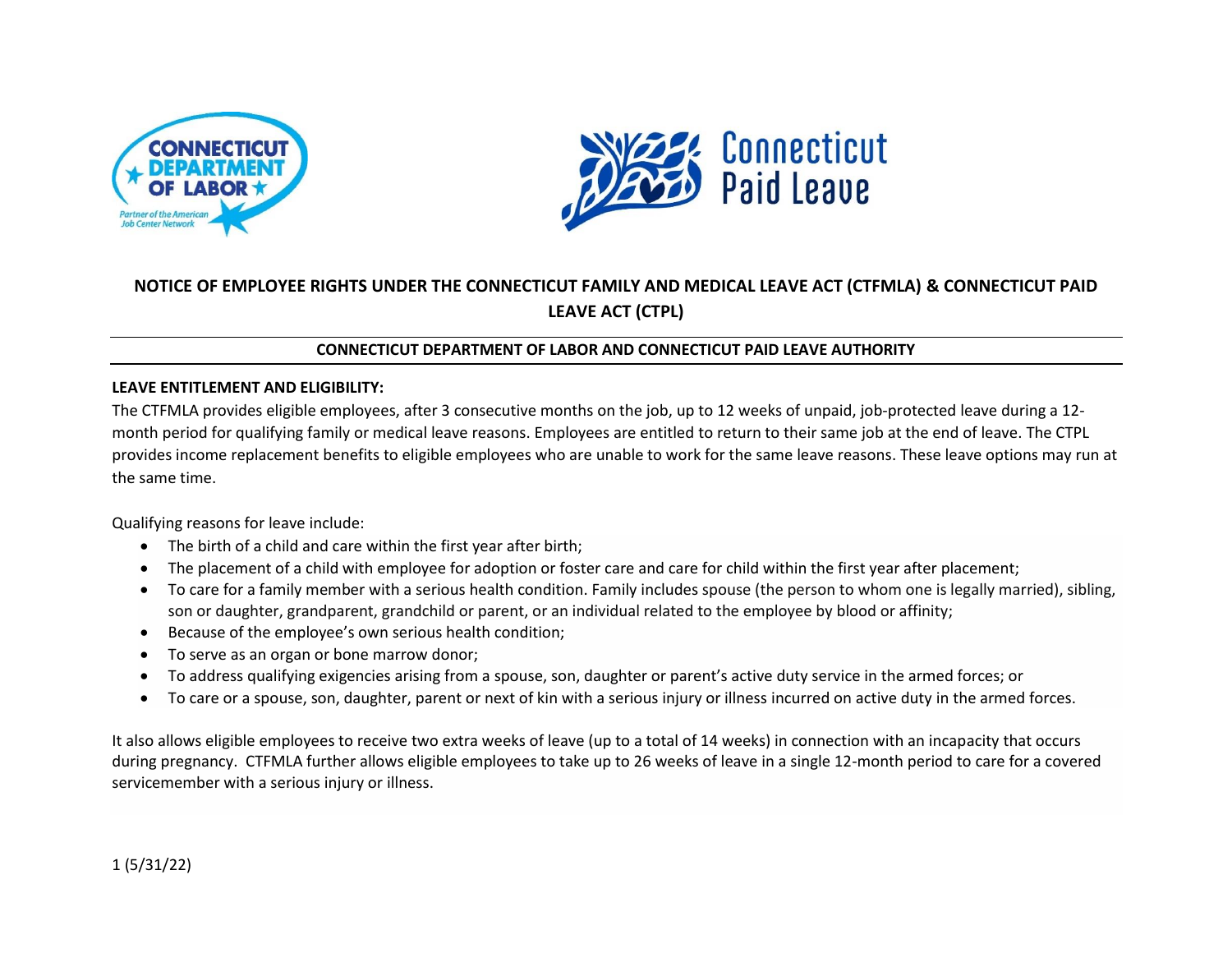Employees may also take up to 12 days of leave to deal with the effects of family violence separate from leave time available under state or federal law. While this is not protected under CTFMLA, it is protected under the Connecticut Family Violence Leave Act and an employee can apply for CTPL in connection with these absences.

Leave does not have to be taken all at once. Employees may take leave intermittently (in separate blocks of time) or to reduce their work schedule.

CTFMLA leave is unpaid. However, an employer may require, or an employee may request to use their accrued, paid time off. An employee may choose to preserve up to 2 weeks of their accrued, paid time off. This accrued, paid time off is in addition to the income-replacement benefits available to employees under CTPL.

#### **APPLYING FOR INCOME-REPLACEMENT BENEFITS UNDER CTPL**

Wage replacement benefits under the CTPL may also be available for CTFMLA absences. More information about Connecticut's Paid Leave program and instructions for how to apply are available at [https://ctpaidleave.org/.](https://ctpaidleave.org/)

Some employers have received approval from the CT Paid Leave Authority to provide CTPL benefits to their employees through an approved private plan instead of through the state's CTPL program. Employers that have approved private plans are required to notify their employees how to file claims for benefits through their private plan and who the employees can contact for answers to questions about their plan. CTPL benefits are available for up to 12 weeks in a 12-month period, with an additional two weeks available to an employee for incapacity or medical treatment during pregnancy. Benefits are limited to 12 days for leave to deal with the effects of family violence.

## **EMPLOYER NOTIFICATION FOR CTFMLA LEAVE**

Employees should provide at least 30-days advance notice to their employer of the need to take CTFMLA leave if they can. If they are unable to because they do not know they need leave, the employee must provide notice as soon as they can. An employer may require a medical certification to support a request for leave.

## **WHAT IS PROHIBITED?**

The CTFMLA prohibits employers from:

- Interfering with or denying any rights provided by the CTFMLA or CTPL. Examples include, but are not limited to, improperly refusing to grant CTFMLA leave or discouraging employees from using CTFMLA leave or applying for CTPL benefits.
- Disciplining, terminating, discriminating against, or retaliating against any individual for taking CTFMLA leave or applying for CTPL benefits, for opposing or complaining about any unlawful practice, or being involved in any proceeding related to the CTFMLA.

If you believe that your CTFMLA rights have been violated, you can either file a complaint directly in Superior Court or with the Connecticut Department of Labor.

2 (5/31/22)